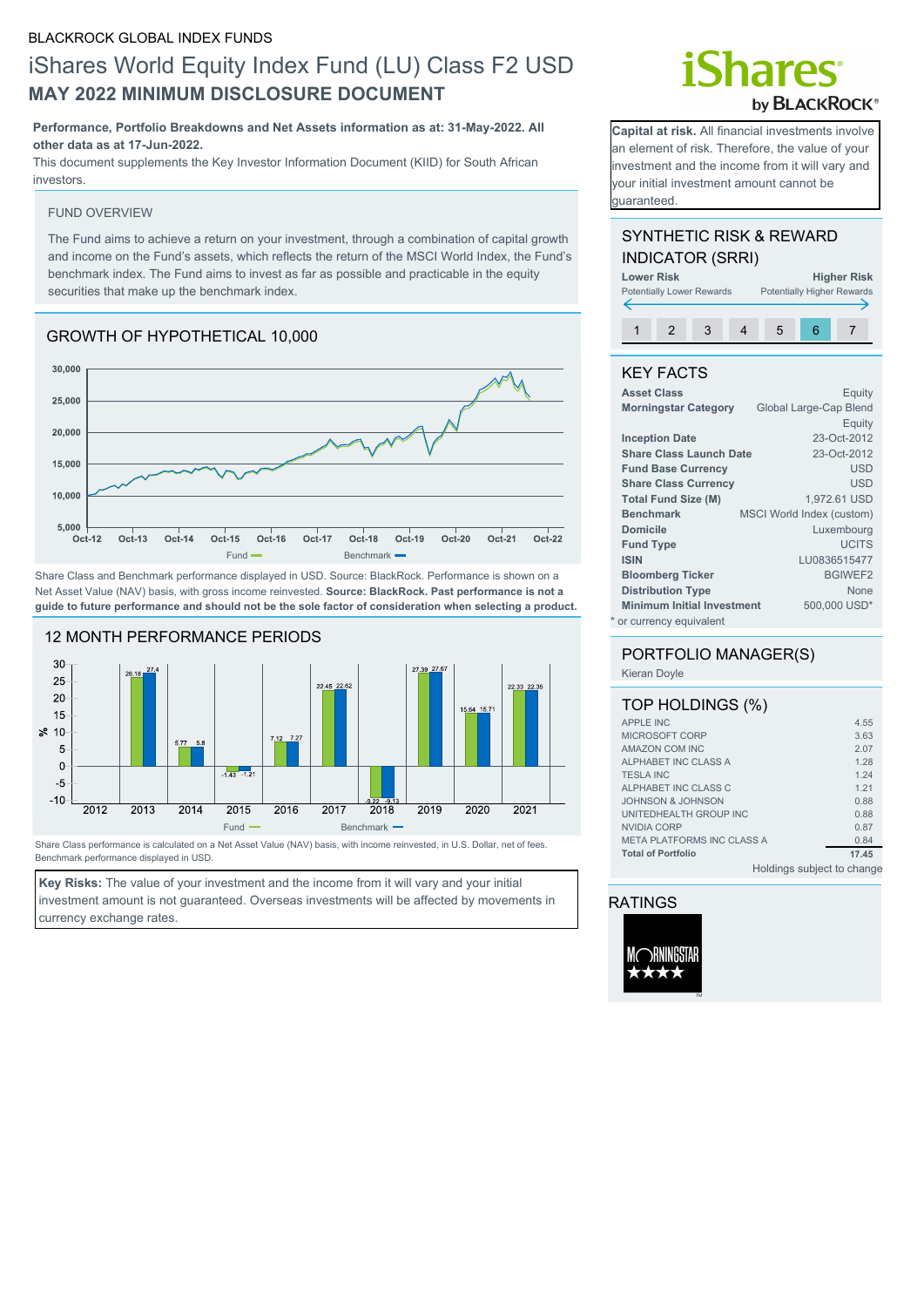### SECTOR BREAKDOWN (%)

|                               | <b>Fund</b> | <b>Benchmark</b> | <b>Active</b> |
|-------------------------------|-------------|------------------|---------------|
| Information Technology        | 21.52       | 21.34            | 0.19          |
| <b>Financials</b>             | 13.93       | 13.80            | 0.13          |
| <b>Health Care</b>            | 13.50       | 13.39            | 0.11          |
| <b>Consumer Discretionary</b> | 10.80       | 10.72            | 0.08          |
| Industrials                   | 9.10        | 9.87             | $-0.77$       |
| Communication                 | 7.54        | 7.48             | 0.06          |
| <b>Consumer Staples</b>       | 7.43        | 7.38             | 0.05          |
| Energy                        | 5.42        | 5.33             | 0.09          |
| <b>Materials</b>              | 4.68        | 4.64             | 0.04          |
| <b>Utilities</b>              | 3.18        | 3.15             | 0.03          |
| <b>Real Estate</b>            | 2.90        | 2.87             | 0.03          |
| Other                         | 0.00        | 0.04             | $-0.04$       |
|                               |             |                  |               |

Negative weightings may result from specific circumstances (including timing differences between trade and settlement dates of securities purchased by the funds) and/or the use of certain financial instruments, including derivatives, which may be used to gain or reduce market exposure and/or risk management. Allocations are subject to change.

| 5.00%    |
|----------|
| 0.00%    |
| 0.22%    |
| $0.00\%$ |
|          |

## DEALING INFORMATION

| <b>Settlement</b>                                                                            | Trade Date + 3 days          |
|----------------------------------------------------------------------------------------------|------------------------------|
| <b>Dealing Frequency</b>                                                                     | Daily, forward pricing basis |
| <b>Valuation Point</b>                                                                       | 12pm CET                     |
| <b>Transaction Cut Off Time</b>                                                              | 11:59am CET                  |
| The price of the Fund is published each business day on our website. Temporary suspension of |                              |
| the issue of shares in the Fund may occur in certain circumstances as outlined in the Fund's |                              |
| prospectus which is available on our website.                                                |                              |

GEOGRAPHIC BREAKDOWN (%)







 $\bigotimes$  +44 (0) 20 7743 33  $\bigotimes$  investor.services@blackrock.com  $\bigoplus$  www.blackrock.com/za



### **IMPORTANT INFORMATION:**

This material is for distribution to Professional Clients and should not be relied upon by any other persons. Issued by BlackRock Investment Management (UK) Limited, authorised and regulated by the Financial Conduct Authority. Registered office: 12 Throgmorton Avenue, London, EC2N 2DL. Tel: 020 7743 3000. Registered in England No. 2020394. For your protection telephone calls are usually recorded. BlackRock is a trading name of BlackRock Investment Management (UK) Limited. Past performance is not a guide to future performance. The value of investments and the income from them can fall as well as rise and is not guaranteed. You may not get back the amount originally invested. The Funds may be exposed to the following non-exhaustive list of risks, including financial derivative instrument risks, currency risk, counterparty defaults and taxation risk. Please refer to the Prospectus for further details of risk factors relevant to an investment in the Fund and other important information. The sub-funds may engage in investment strategies not described herein that the Investment Manager considers appropriate. Any research in this document has been procured and may have been acted on by BlackRock for its own purpose. The results of such research are being made available only incidentally. The views expressed do not constitute investment or any other advice and are subject to change. They do not necessarily reflect the views of any company in the BlackRock Group or any part thereof and no assurances are made as to their accuracy. This document is for information purposes only and does not constitute an offer or invitation to anyone to invest in any BlackRock funds and has not been prepared in connection with any such offer. BlackRock Global Index Funds (BGIF) is a an open ended variable capital investment company established under the laws of the Grand Duchy of Luxembourg which is available for sale in certain jurisdictions only. BGIF is not available for sale in the U.S. or to U.S. persons. Product information concerning BGIF should not be published in the U.S. BlackRock Investment Management (UK) Limited is the UK distributor of BGIF. Most of the protections provided by the UK regulatory system, and the compensation under the Financial Services Compensation Scheme, will not be available. Subscriptions in BGIF are valid only if made on the basis of the current Prospectus, the most recent financial reports and the Key Investor Information Document, which may not be available to investors in certain jurisdictions where the Fund in question has not been authorised. The BGIF range employs a swing-pricing methodology in order to protect existing investors from the dilution impact of trading costs caused by shareholder activity in the funds. Furthermore, where Funds invest in securities markets that are closed for trading at the Fund's valuation point, an additional adjustment may be applied to protect investors from stale pricing and market timing speculation ("fair value adjustment"). The published Net Asset Value (NAV) may include such adjustments which have the potential to distort apparent performance and tracking error. © 2022 BlackRock, Inc. All Rights reserved. BLACKROCK, BLACKROCK SOLUTIONS, iSHARES, BUILD ON BLACKROCK, SO WHAT DO I DO WITH MY MONEY and the stylized i logo are registered and unregistered trademarks of BlackRock, Inc. or its subsidiaries in the United States and elsewhere. All other trademarks are those of their respective owners.